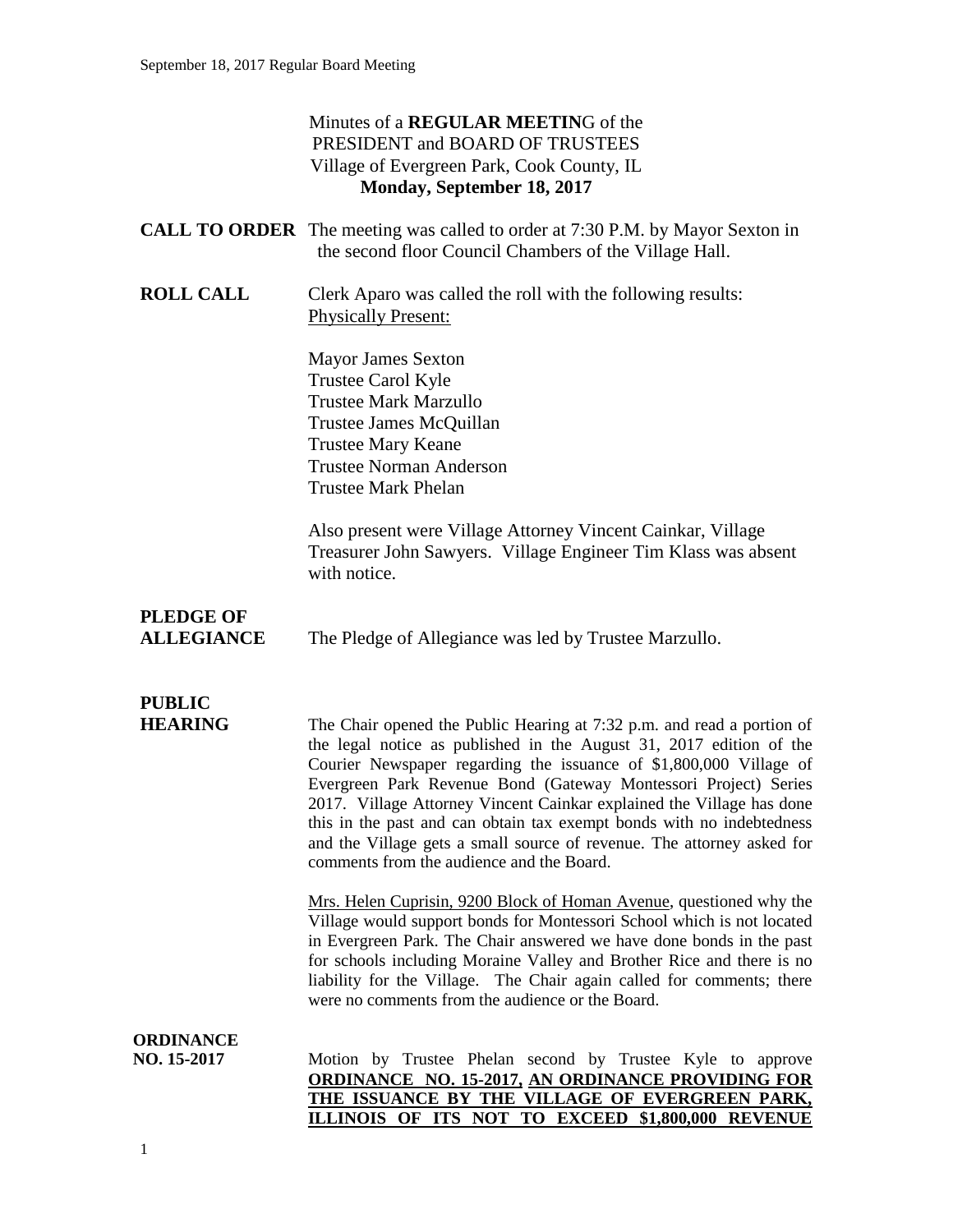**BOND (GATEWAY MONTESSORI PROJECT) SERIES 2017; AUTHORIZING THE EXECUTION AND DELIVERY OF A FINANCING AGREEMENT AND RELATED MATTERS IN CONNECTION THEREWITH,"** and to close the Public Hearing at 7:33 p.m. Upon roll call, voting YES: Trustee Kyle, Marzullo, McQuillan, Keane, Anderson and Phelan; voting NO: NONE. The motion to close the public hearing was passed and so ordered by the Chair.

# **PUBLIC**

**FORUM** The Chair made the following announcements:

- 1. The Chair approved the variance in parking for the upcoming Martyr Fest. The Annual Martyrfest is Friday September 23- 26, 2017.
- 2. The Chair thanked the Clerk and her staff for another wonderfully efficient Village vehicle sticker season.
- 3. EP High School celebrates Homecoming on Friday, September 22, 2017.
- 4. The annual Village Hot Rod Classic Car Show is Friday, September 29, 2017 from 3-10 p.m. at Yukich Fields. Proceeds will benefit Defeat DIPG Foundation.
- 5. Thanks to all who attended the Perry Danos concert and the Katie Quick concert last night at the Park. EPFD passed the boot at both concerts and over \$1,000 was donated to the Salvation Army for the victims of the recent hurricanes and floods in the states of Texas and Florida.
- 6. Sunday, October 15, 2017 from 9:00 a.m. to 2:00 p.m. at Yukich Field the Knight Family will host a 5K for TK walk event followed by a picnic in honor of Tony Knight.
- 7. Farmers Market continues every Thursday until October 26, 2017.

## **OPEN PUBLIC**

**AUDIENCE** NONE.

### **REGULAR**

**AGENDA** Motion by Trustee Kyle second by Trustee Keane to waive the reading of the minutes of the September 5, 2017 Regular Meeting of the President and Board of Trustees and approved as presented was passed by unanimous voice vote and so ordered by the Chair.

### **RESOLUTION**

**NO. 22-2017** Motion by Trustee Phelan second by Trustee McQuillan, to approve **Resolution NO. 22-2017** with expenditures of the General Corporate Fund of \$ 147,100.87 and the Water Management Fund in the amount of  $$688,467.21$  and the  $95<sup>th</sup>$  Street TIF Fund, \$20,967.97 and the Street Bond Fund, \$ 38,810.00 for a total of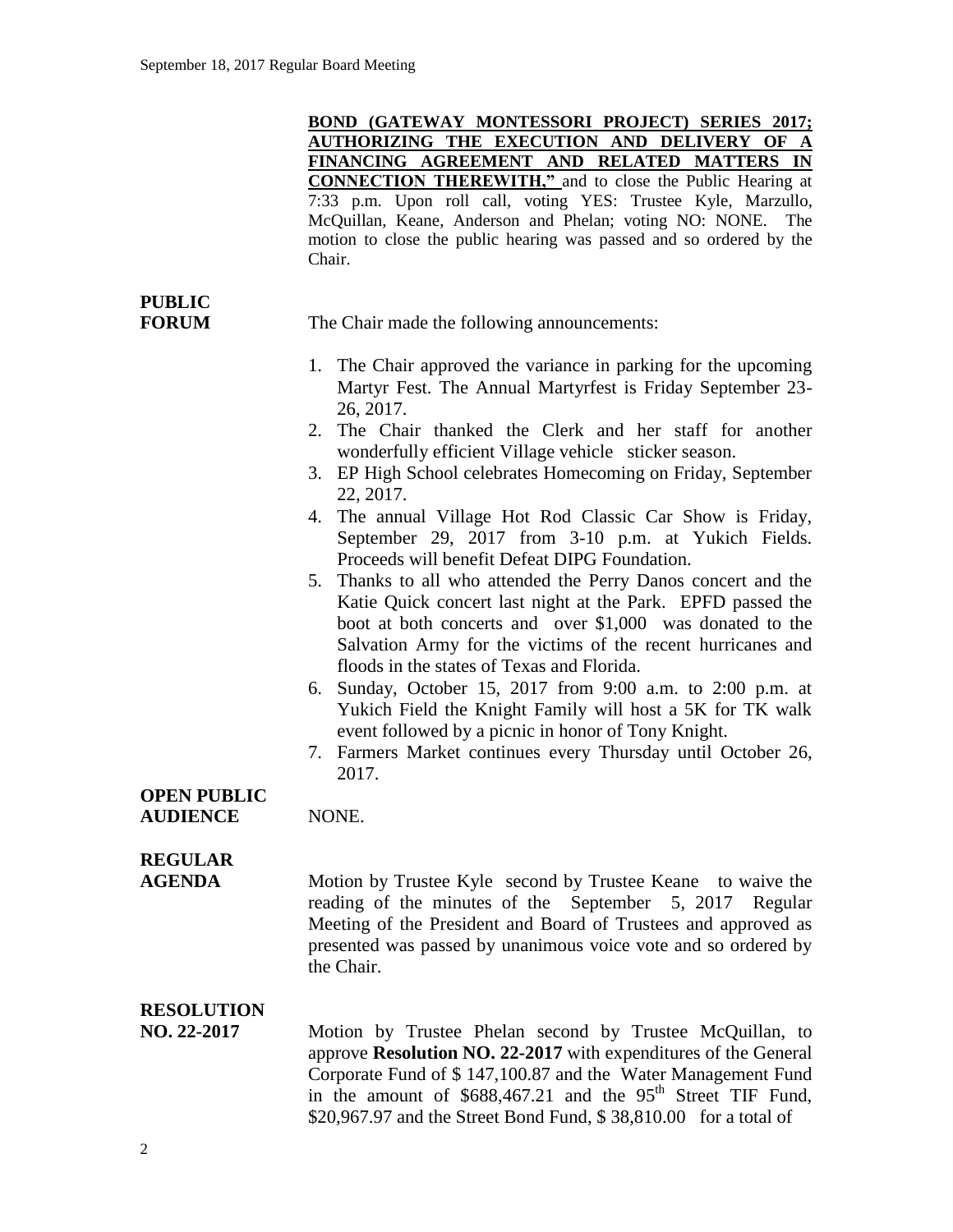\$895,346.05. Upon roll call, voting YES: Trustees Kyle, Marzullo, McQuillan, Keane, Anderson and Phelan; voting NO: NONE. The motion was passed and so ordered by the Chair.

# **TREASURER'S**

**REPORT** Motion by Trustee Marzullo second by Trustee Anderson to approve the Village Treasurer's report for August 2017 with totals of \$ 7,111,017.46 in the General Fund and \$ 4, 377, 414, 47 in the Sewer and Water Fund. The motion was passed by unanimous voice vote and so ordered by the Chair.

## **BUSINESS**

**CERTIFICATES** Motion by Trustee Kyle second by Trustee Phelan to approve the business license application for **TJ MAX (1487)** to conduct retail sales of women's clothing and accessories located at the new Plaza, 9660 S. Western Avenue in Evergreen Park. Upon roll call, voting YES: Trustees McQuillan, Keane, Anderson, Phelan Kyle and Marzullo; voting NO: NONE. The motion was passed and so ordered by the Chair.

> Motion by Trustee Kyle second by Trustee McQuillan to approve the business license application for **MR. ALANS MENS BOOTERY** to conduct a retail shoes and apparel store located at the new Plaza, 9518 S. Western Avenue in Evergreen Park. Upon roll call, voting YES: Trustees Marzullo, McQuillan, Keane, Anderson, Phelan and Kyle; voting NO: NONE. The motion was passed and so ordered by the Chair.

> Motion by Trustee Phelan second by Trustee Marzullo to approve the business license application for **KAY JEWLERS (4785**) to conduct retail sales of jewelry located in the new Plaza, 9656 S. Western Avenue in Evergreen Park. Upon roll call, voting YES: Trustees Anderson, Phelan Kyle, Marzullo, McQuillan and Keane; voting NO: NONE. The motion was passed and so ordered by the Chair.

#### **EP POLICE DEPT. /CO-CHAPLINS FR. HYLAND & FR. GUZMAN**

Motion by Trustee Phelan second by Trustee Marzullo to appoint Pastor James Hyland and Father Paul Guzman as the Evergreen Park Police Department Chaplains. They will fill the vacancy left by the passing of former Pastor Richard Dempsey of Holy Redeemer Church. The Chair introduced both men to the audience who gave them a hearty round of applause.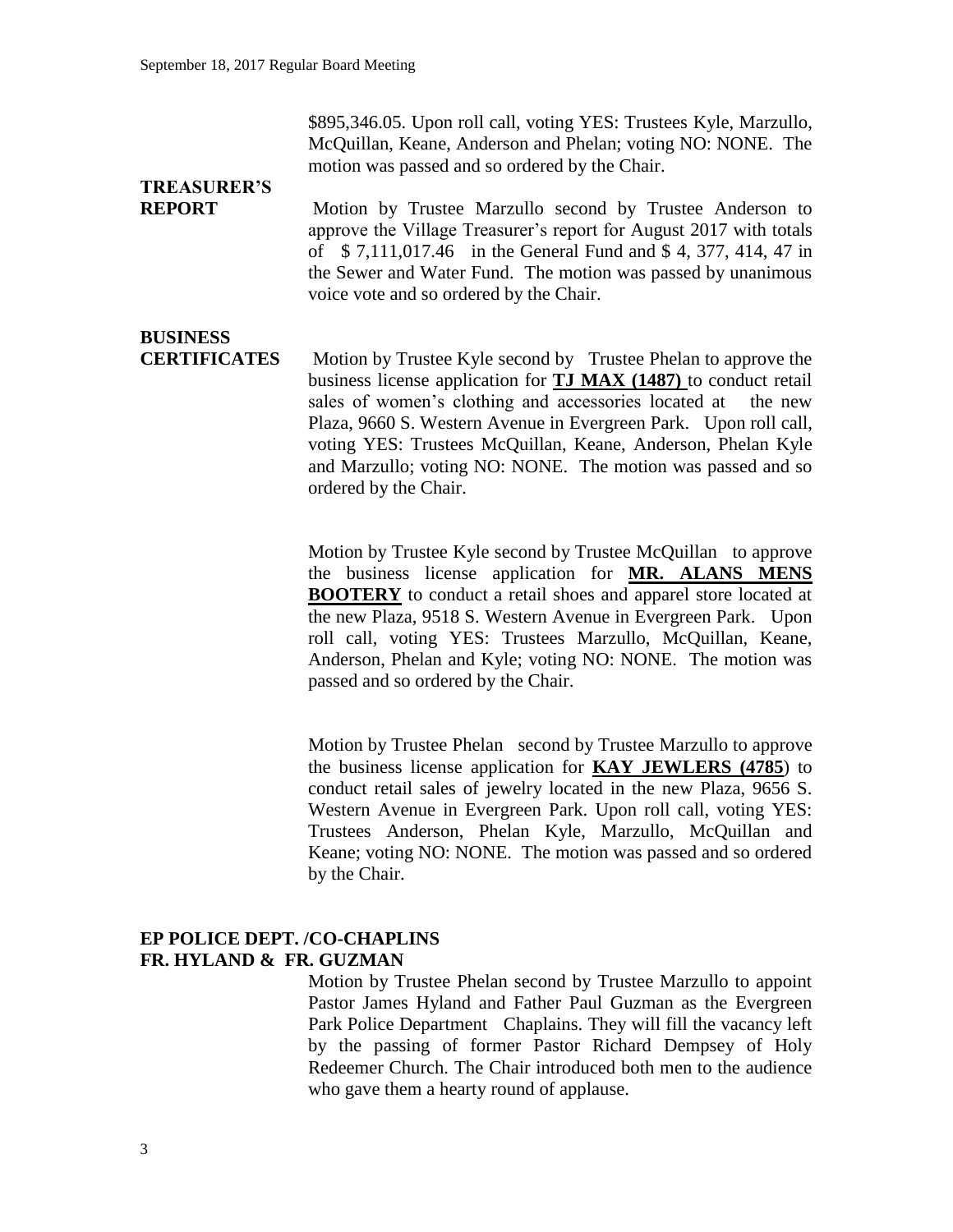# **HIRE PATROL**

**OFFICER** Motion by Trustee Anderson second by Trustee McQuillan to approve Police Chief Saunders' request to declare a vacancy due to the retirement of Deputy Chief O'Dowd and to hire one individual from the April 7, 2017 Probationary Patrol Officer Eligibility List. Upon roll call, voting YES: Trustees Marzullo, McQuillan, Keane, Anderson, Phelan and Kyle; voting NO: NONE. The motion was passed and so ordered by the Chair.

### **TAVERN ONTHE GREEN REQUEST**

Motion by Trustee Kyle second by Trustee Keane to approve the request from Mr. George Pappas, of Tavern on the Green to close the area from the alley to the sidewalk on Trumbull to  $95<sup>th</sup>$  Street for the first annual Octoberfest, Saturday, October  $21<sup>st</sup>$  from 6 pm to midnight. The Chair noted there has not been any problem with this business. Trustee Kyle asked that Mr. Pappas notify the residents on the block of the event. Police will monitor the area. Upon roll call, voting YES: Trustees Marzullo, McQuillan, Keane, Anderson, Phelan and Kyle; voting NO: NONE. The motion was passed and so ordered by the Chair.

#### **NATIONAL LEAGUE OF CITIES DUES**

Motion by Trustee Phelan second by Trustee McQuillan to approve the request for the annual membership dues for the National League of Cities in the amount of \$ 1,489.00. Upon roll call, voting YES: Trustees McQuillan, Keane, Anderson, Phelan, Kyle and Marzullo; voting NO: NONE. The motion was passed and so ordered by the Chair.

# **VILLAGE**

**ENGINEER** Mr. Klass was absent with notice.

A brief discussion took place regarding the locations and the wattages of the proposed lighting. The Chair noted the sample lights look good. Mr. Lorenz recommended the "daylight" type should be installed everywhere. Trustee Kyle questioned why some streets have (2) two poles and some have (1) one. There was a discussion of erecting the lights beneath the tree canopy like the City of Chicago currently does. Efforts will be made to trim trees around the lights.

| <b>VILLAGE</b>  |            |
|-----------------|------------|
| <b>ATTORNEY</b> | No report. |